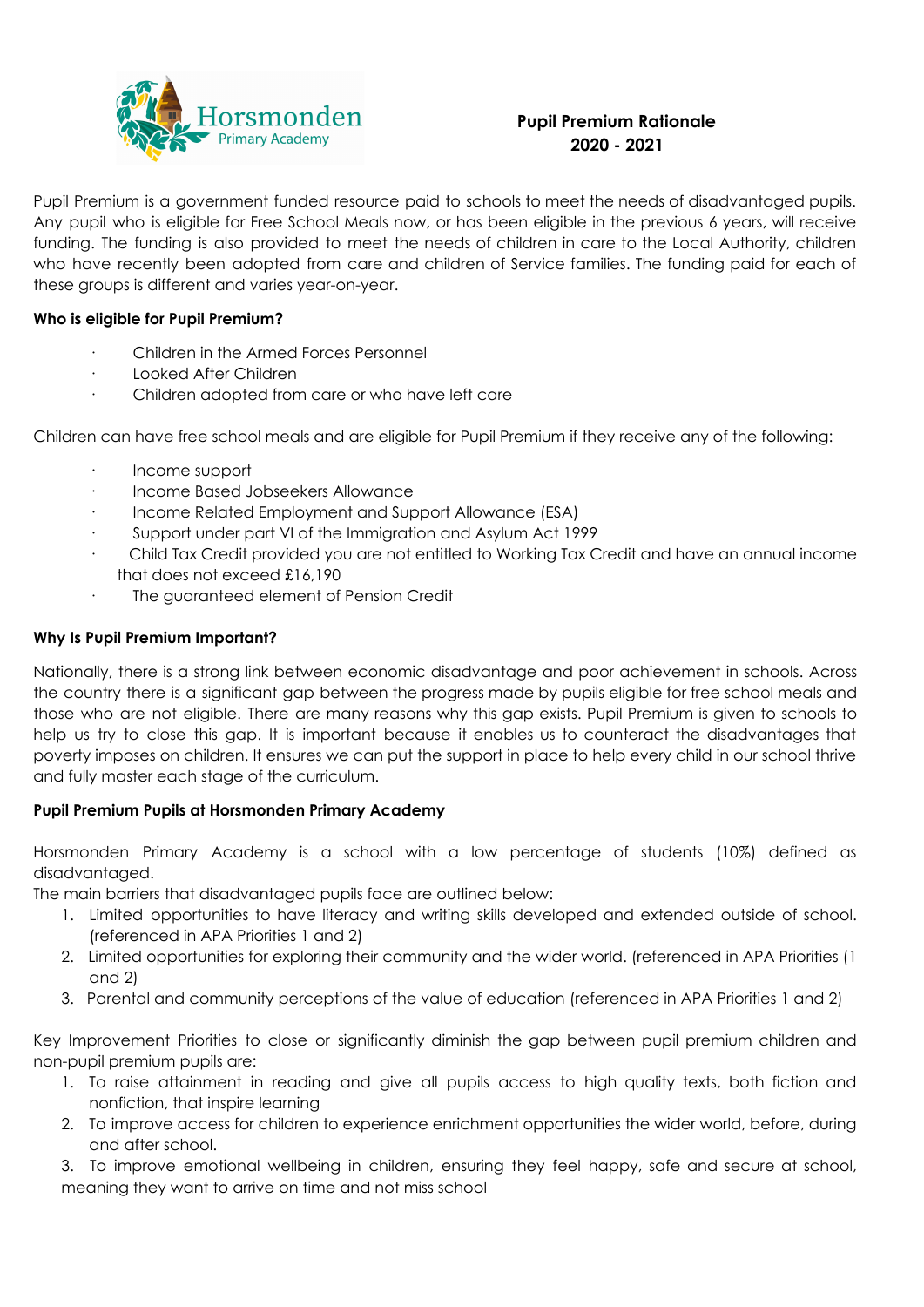We divide our funding into two main areas: raising achievement and promoting wider development. Within each area, there are two strands to our offer: The table below is used as a reference document to ensure any resource, strategy or intervention has a clear focus.

| <b>Raising Achievement</b>                                                                 | Wider Development<br>2.                                                                                                                                                                                                   |
|--------------------------------------------------------------------------------------------|---------------------------------------------------------------------------------------------------------------------------------------------------------------------------------------------------------------------------|
| To close learning gaps and strive to ensure pupils all have<br>the best outcomes possible. | Ensuring that pupils have full access to all the educational<br>opportunities to ensure their provision and raise<br>confidence so that every child is ready and fully prepared<br>for the next stage in their education. |
| Learning Skills<br>The way that classes and staffing are arranged to<br>maximise learning. | Enrichment<br>The Academy contribution to trips, visitors, uniform and<br>other opportunities to reduce the impact of disadvantage<br>on educational experience.                                                          |
| Intervention<br>Additional and different personalised provision in place to                | Guidance<br>Additional advice and support given to individuals and                                                                                                                                                        |
| close learning gaps and maximise progress.                                                 | families to reduce the impact of wider issues on<br>educational success.                                                                                                                                                  |

# **Pupil Premium Expenditure Plan 2020-2021**

| No of pupils and PPG received in 2020   |         |  |  |  |  |
|-----------------------------------------|---------|--|--|--|--|
| Number of pupils on roll in September   | 155     |  |  |  |  |
| Total number of pupils eligible for PPG | 17      |  |  |  |  |
| Amount of PPG received per pupil        | £1345   |  |  |  |  |
| <b>Total amount of PPG received</b>     | £22,865 |  |  |  |  |

| Key Priority 1: To raise attainment in reading and give all pupils access to high quality texts, both fiction |
|---------------------------------------------------------------------------------------------------------------|
| and non fiction, that inspire learning                                                                        |

| Intervention/<br><b>Resources</b>                                                                                                                         | <b>EOY Target</b>                                                                                                                                                         | Total<br><b>Expenditure</b> | <b>EOY RAG</b> |     | Impact |  | Continue in<br>2021-2022? |
|-----------------------------------------------------------------------------------------------------------------------------------------------------------|---------------------------------------------------------------------------------------------------------------------------------------------------------------------------|-----------------------------|----------------|-----|--------|--|---------------------------|
|                                                                                                                                                           |                                                                                                                                                                           |                             | <b>Nov</b>     | Mar | June   |  |                           |
| Introduce<br>Reading<br>Rainbow to<br>be used<br>across<br>whole<br>school and<br>reorganise<br>and<br>purchase<br>new fiction<br>books for<br>classrooms | To increase<br>the number<br>of PPG<br>students<br>achieving<br>ARE for<br>reading in<br>each year<br>and identify<br>those with<br>potential to<br>achieve<br><b>GDS</b> | £2710                       |                |     |        |  |                           |